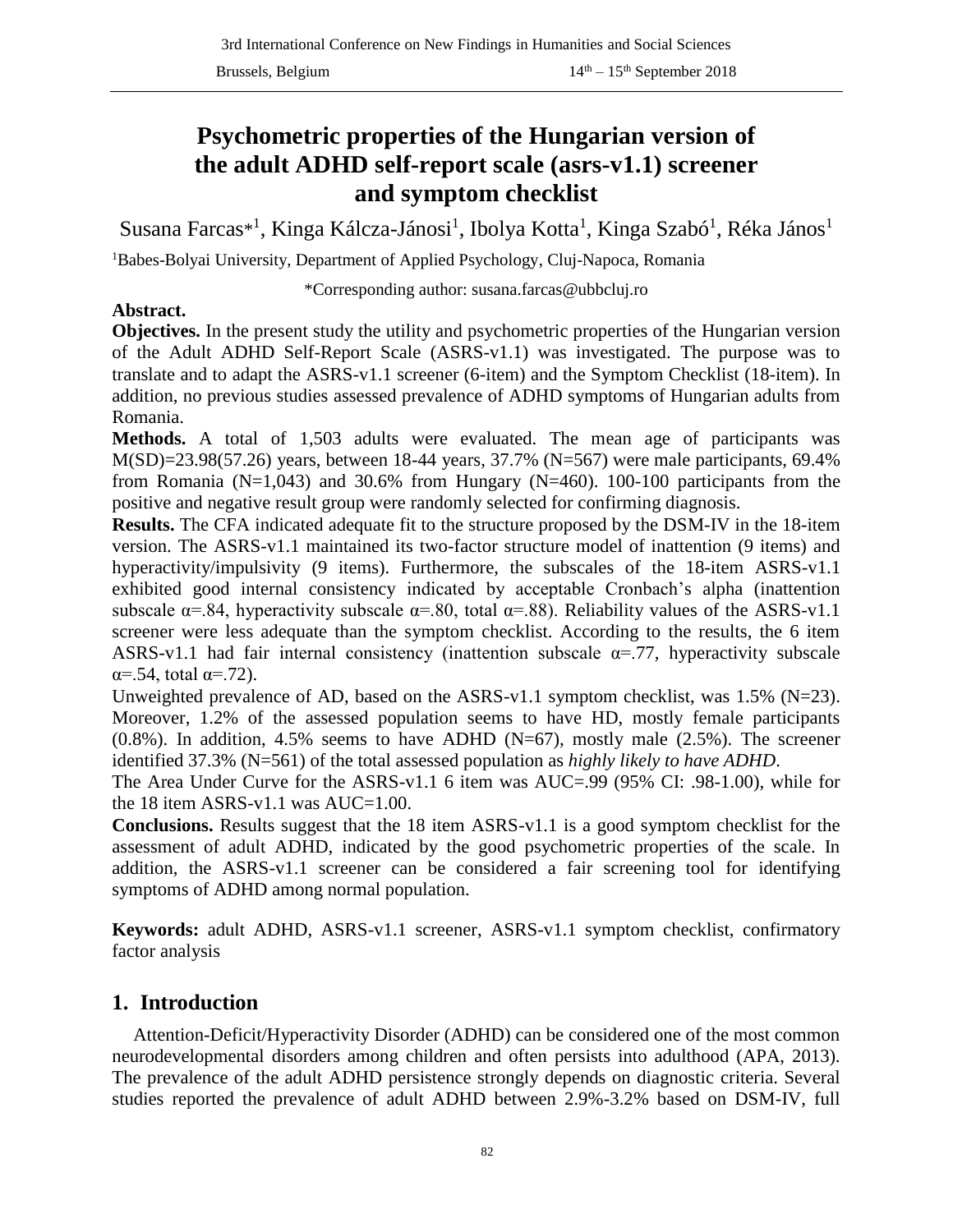criteria diagnosis. Results from the National Comorbidity Survey Replication indicate that ADHD prevalence in adults aged 18–44 years in the United States is approximately 4.4%. Using a two-part diagnostic interview there were 3199 cases of adult ADHD identified (Kessler et al., 2006). The pooled prevalence of adult ADHD according to the meta-analysis of Simon et al. (2009) was 2.5% (95% CI 2.1-3.1). According to the results, the prevalence decreased with age when gender proportion was controlled. In a German community sample aged 18-64 years (N= 1,655) the estimated crude prevalence rate of ADHD was 4.7%. Adult ADHD was significantly associated with lower age, low educational level, unemployment, marital status (never married and divorced), and rural residency (de Zwaan et al., 2012). Mean worldwide prevalence of ADHD is estimated at 2.8% (range 0.6-7.3%) in adults (Fayyad et al., 2017).

There are few previous studies assessing the prevalence of ADHD symptoms in Hungarian adults from Romania. Results have been reported from both countries separately, from Romania respectively from Hungary.

Research of van de Glind et al. (2014) a cross-sectional study, assessed substance use disorder (SUD) patients in 10 countries, a two stage international multi-center - from inpatient and outpatient addiction treatment centers for alcohol and/or drug use disorder patients. A total number of 3,558 treatment seeking SUD patients were screened for adult ADHD. A subsample of 1,276 subjects, both screen positive and screen negative patients, participated in a structured diagnostic interview. According to van de Glind et al. (2014) results the prevalence of adult ADHD for Hungary, based on DSM-IV and DSM-5 criteria varied from 5.4% (CI 95%: 2.4–8.3) to 7.6% (CI 95%: 4.1–11.1), slightly higher for DSM-5.

One epidemiological study focused on the prevalence of ADHD in a Hungarian community sample ( $N = 3,529$ ), aged between 18 and 60 years. 279 subjects screened positively and finally 161 subjects participated in a clinical interview to confirm the diagnosis. Bitter et al. (2017) reported prevalence of 1.3 to 4.6% (threshold–subthreshold) of adult ADHD in Hungary. Crude prevalence estimates adjusted for the specificity and sensitivity data of the screener were 1.35% in the 'DSM-IV' group. Prevalence estimates corrected for the 'not-interviewed' subsample and adjusted for specificity and sensitivity data of the screener was 2.3% in males, 0.91% in females; 2.02% in the < or =40 years age group and 0.70% in the >40 years age group, based on DSM-IV diagnostic criteria (Bitter et al., 2010).

Fayyad et al. (2017) reported data of adult ADHD based on WMH surveys. The Composite International Diagnostic Interview (CIDI) was administered to 26,744 respondents, allocated to 3 groups based on countries income: high-, upper-middle-, and low-/lower-middle-income countries (68.5% mean response rate). Results showed 2.8% prevalence of adult ADHD. In addition, prevalence was higher in high (3.6%)- and upper-middle (3.0%)- than low-/lowermiddle (1.4%)-income countries. Romania was allocated to the upper-middle-income countries. Multiply imputed prevalence estimates of DSM-IV/CIDI of adult ADHD in Romania was 0.6%, based on 940 adults in the total sample (Fayyad et al., 2017).

However, there seems to be controversy surrounding the results, because existing epidemiological studies vary widely in assessment tools, classification systems, and data collection procedures across countries. Comparing cross-national results is somewhat difficult.

Although, there are a number of available screening instruments for adult ADHD (Das et al., 2012, Faraone, Antshel, 2008), the ASRS-v1.1 is one of the most promising screening tool currently in use (Kim et al., 2013).

The Adult ADHD Self-Report Scale (ASRS-v1.1) (available: https://www.hcp.med.harvard.edu/ncs//ftpdir/adhd/adhd/) was developed jointly by the WHO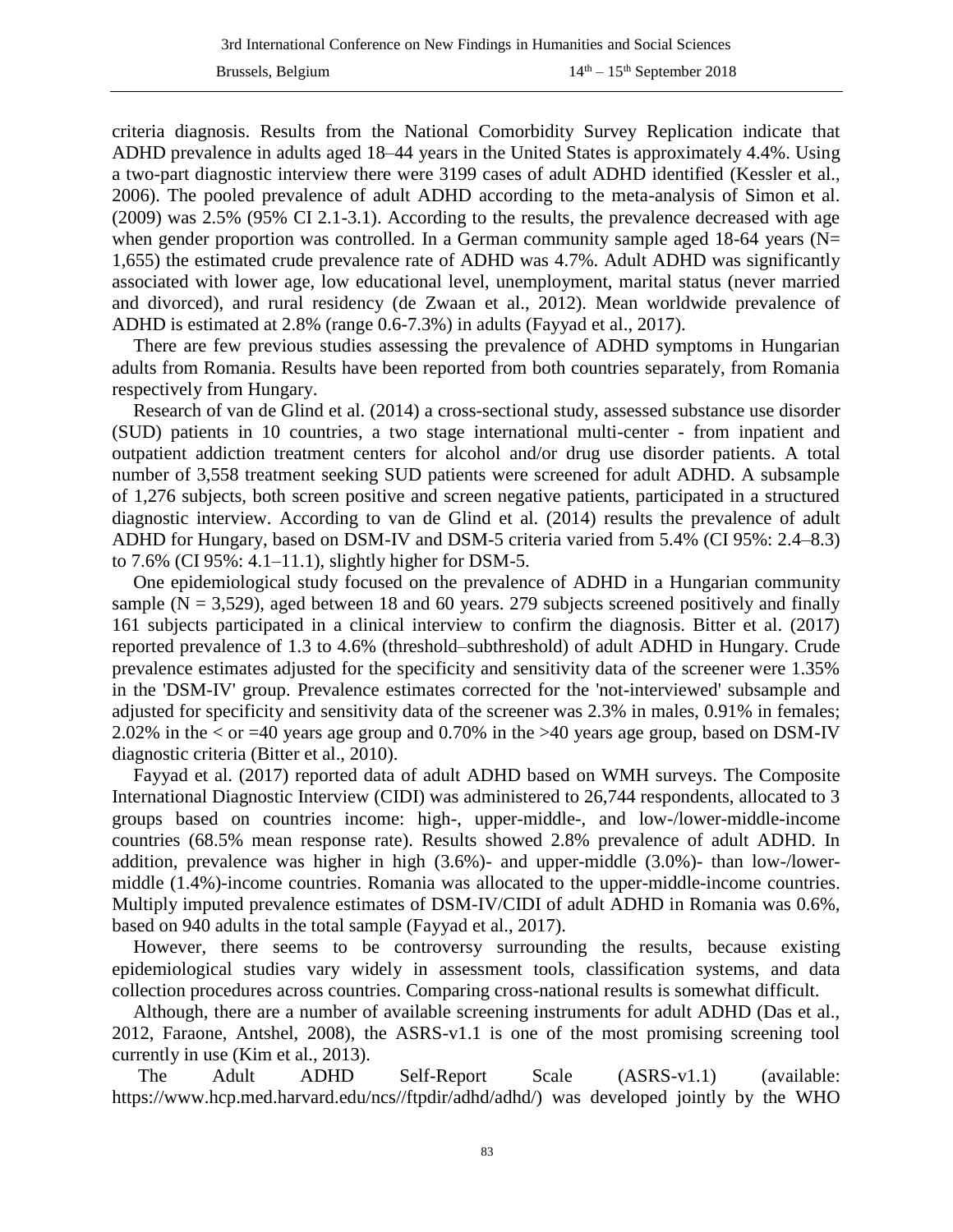and Adler, Spencer et al. (2005) as part of the Composite International Diagnostic Interview - CIDI. The 18-item scale is based on the diagnostic criteria of the Diagnostic and Statistical Manual of Mental Disorders (DSM-IV) of the American Psychiatric Association (APA, 2000). The 6-item ASRS-v1.1 (Kessler et al., 2005, Kessler et al., 2006) is a subgroup of the ASRSv1.1 Symptom Checklist. The 6-item ASRS-v1.1 screener (Kessler et al., 2007) was designed as an instrument to help screen for ADHD in adults (aged 18 years and older) and are consistent with the diagnostic criteria and address manifestation of ADHD in adults. Respondents have to indicate the frequency of occurrence of symptoms using a 5 point Likert scale to ranging from 0 to 4 (0=never; 1=rarely; 2=sometimes; 3=often; 4=very often).

Research focus on different clinical and nonclinical population and collect information regarding ADHD symptoms using the ASRS-v1.1. Considerable progress has been made with regard to the psychometric properties of the tool analyzed in several translated versions: Arabic, Chinese (Yeh et al., 2008), Danish, Dutch, French (Morin, Tran, Caci, 2016), Finnish, German, Hebrew, Japanese, Korean (Kim et al., 2013), Norwegian, Portuguese, Spanish (Pedrero, Puerta, 2007), Thai translations and adaptations in several samples.

Kessler et al. (2005) analyzed the psychometric properties of the ASRS in the general population (N=154). According to the results the unweighted 6 item ASRS screener outperformed the unweighted 18 item ASRS symptom checklist in sensitivity (68,7% v. 56,3%), specificity (99,5% v. 98,3%), total classification accuracy (97,9% v. 96,2%), and  $\kappa$  (.76 v. .58).

In a pilot study by Adler et al.  $(2007)$  adults  $(N=60)$  with ADHD diagnosis were asked to complete the ASRS and then the raters administered the standard ADHD RS. Internal consistency of both instruments was high (indicated by high Cronbach alpha values  $\alpha = .88$ , respectively  $\alpha$ =.89). The Intraclass Correlation Coefficient between scales for total scores was also high (ICC=.84), with acceptable agreement for individual items (% agreement: 43%-72%) and significant kappa coefficients for all items  $(p<0.001)$ .

Further studies assessed a sample of health plan members (N=668) in the US with the 6 item ASRS screener. Internal consistency was fair: .63-.72, test-retest reliability (Pearson correlations) was acceptable .58-.77 (Kessler et al., 2007).

Previous studies reported good test-retest reliability and internal consistency of the translated versions of the ASRS-v1.1 Symptom Checklist. Psychometric properties of the Korean version of the ASRS-v.1.1 were good (Kim et al., 2013). Based on a community sample of 205 individuals according to the results the ASRS had good internal consistency (indicated by high Cronbach alpha value  $\alpha = .885$ ) and test-retest reliability ( $\alpha = .878$ ). In addition, a subsequent exploratory factor analysis indicated that a two factor solution provided the best fit.

The Chinese version of the ASRS (Yeh et al., 2008) assessed ADHD symptoms in a sample of 1,031 young males from an army base and 3298 young adults from college. Results showed good concordance (ICC=.80 v. .85) and internal consistency (Cronbach alpha  $\alpha$ =.83 v. .91) of the ASRS subscales and moderate to high correlations between these subscales and the WURS (Pearson's correlations  $= .37$  v. .66).

Morin, Tran, Caci (2016) examined a French community sample of 1,171 adults. The main purpose was to assess the factor structure, reliability and measurement invariance of the ASRS tool. Results support a bifactor model of the ASRS, including one general ADHD factor and three specific: inattention, hyperactivity, and impulsivity factor. Results also support measurement invariance across gender and age groups. In addition, gender differences were pointed out: men reported higher scores than women on the ADHD general factor, but lower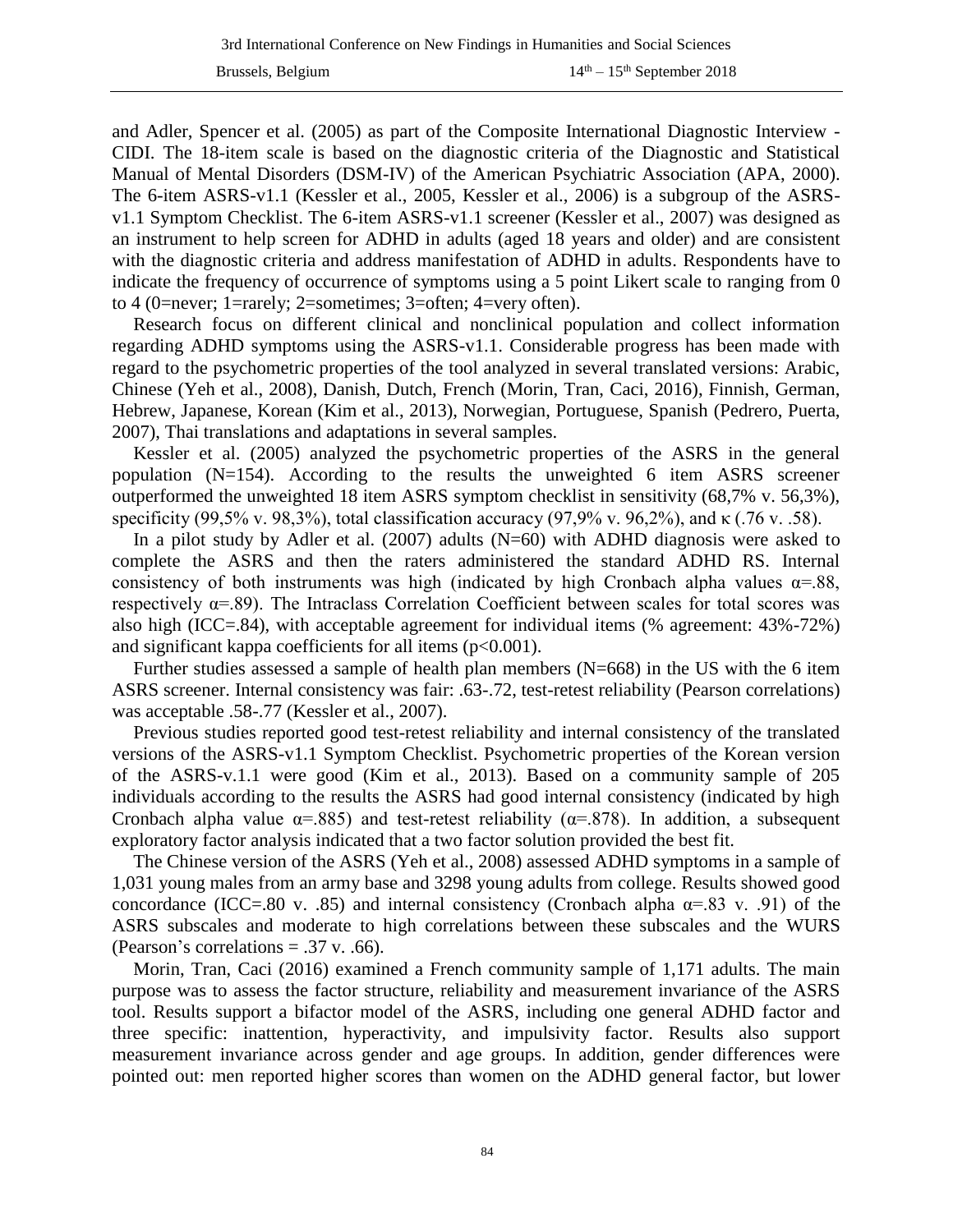scores on all three specific factors. According to Morin et al. (2016) results suggest that a total ADHD score is meaningful, reliable, and valid in adults.

Carlucci et al. (2017) assessed the validity and reliability of the ASRS-v1.1 in a clinical sample with eating disorders (N=500). A confirmatory factor analysis was conducted: the CFA indicated a bifactorial structure of inattention and impulsivity/hyperactivity symptoms. The item loadings exhibited path invariance across ED diagnostic groups, indicated good construct validity. Furthermore, the ASRS-v1.1 subscales showed good internal consistency and significantly correlated with other measures of ADHD indicating fair convergent validity.

Kiatrungrit et al. (2017) investigated the psychometric properties of the Thai version of the ASRS-v1.1, as a screening tool for adult ADHD. 1,500 parents of kindergarten and elementary school students in Bangkok, Thailand completed the scale. 816 of them were returned (54.4%). There were 52 and 764 participants who had positive and negative screening results, respectively. 50-50 parents were randomly selected from the positive and the negative result group for confirming diagnosis. The clinical interview was run by 3 psychiatrists who were blinded to the results and used DSM-5 ADHD criteria for diagnosis. Based on the results the 18 item ASRS-v1.1 TH had satisfactory internal consistency (indicated by high Cronbach alpha value  $\alpha$ =.92, respectively  $\alpha$  =.87 for inattentive scale,  $\alpha$ =.84 for hyperactive/impulsive scale). The Area Under Curve for the ASRS 6 item was AUC=.80 (95% CI: .68-.92), while for the 18 item ASRS was AUC=.71(95% CI: .55-.86).

Stanton et al. (2018) examined the factor structure of the adult ASRS-v1.1 in a large sample of adult outpatients (N=1,094). The ASRS-v1.1 was used (Kessler et al., 2005) as a self-report ADHD measure. Results indicated that the ASRS's items define a bifactor structure with specific dimensions of inattentiveness, motor hyperactivity/impulsivity and verbal hyperactivity/impulsivity.

Results so far have been very promising, encouraging practitioners to use the ASRS tool for adult ADHD screening, as a valid and reliable instrument. Despite this, taking into consideration previous studies results, the use of the 18 item version versus the 6 item version raises questions among clinicians and researcher. Thus, two main aims were set for the current study. The first aim of the present study was to investigate the utility and psychometric properties of the Adult ADHD Self-Report Scale (ASRS-v1.1) in a Hungarian sample, comparing results of Hungarian adults from Romania and from Hungary. No studies have been published translating the current tool into Hungarian language. Therefore a study has been carried out in order to analyze the translated and adapted ASRS tool. The translation protocol and guidelines of the WMH-CIDI were followed. The secondary aim of the current study was to assess prevalence of adult ADHD in Hungarian adults from Romania and from Hungary.

## **2. Methods**

#### **2.1.Participants**

Inclusion criteria: participants were adults (between ages 18-44 years), mostly healthy university students or recruited from the general community population. Participants completed the self-reported scales online. A total of 1,503 adults were evaluated with the ASRS-v1.1 screener and symptom checklist. The mean age of participants was  $M(SD) = 23.98(57.26)$  years,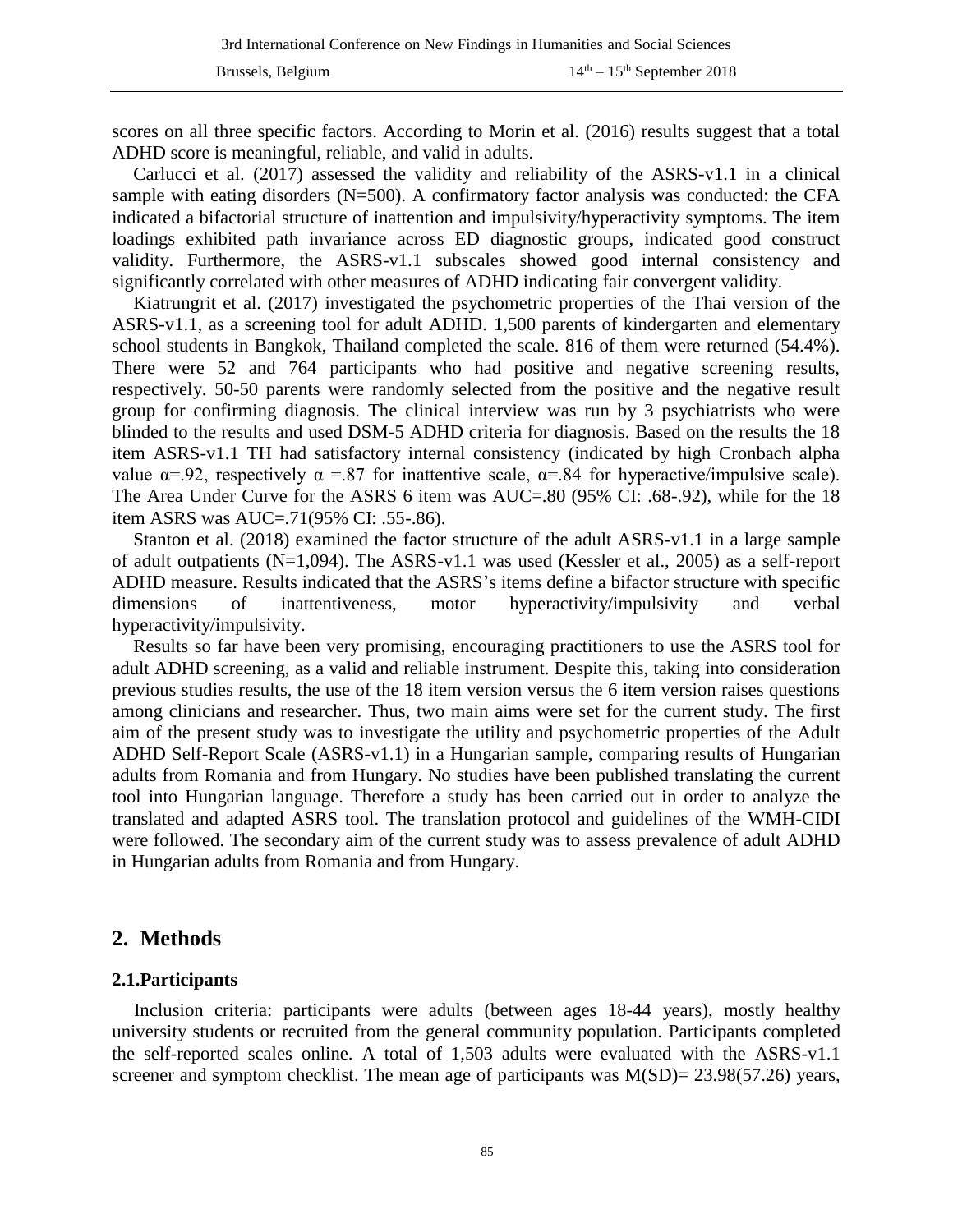between 18-44 years, 37.7% ( $N=567$ ) were male participants. Moreover, 69.4% ( $N=1043$ ) of the participants were Hungarian adults from Romania and 30.6% from Hungary (N=460).

#### **2.2.Instruments**

The 6-item ASRS-v1.1 screener and the18-item ASRS-v1.1 Symptom Checklist (Kessler et al., 2005; Kessler et al., 2006) was used. Symptom frequency was rated on a 5 point Likert scale to indicate the frequency of occurrence of symptoms ( $0 =$  never;  $1 =$  rarely;  $2 =$  sometimes;  $3 =$ often;  $4 = \text{very often}$ . Items are allocated into two main groups, based on symptoms: items number 1, 2, 3, 4, 7, 8, 9, 10, 11 symptoms of inattention and items number 5, 6, 12, 13, 14, 15, 16, 17, 18 hyperactivity, impulsivity symptoms. The ASRS-v1.1 was translated into Hungarian according to WHO World Mental Health initiative interview translation guidelines. (The process included forward-backward translation. After a pilot study, modifications and adjustments were made for the final version.).The clinical interview for confirming diagnosis was run by 4 clinical psychologists who were blinded to the results. 100 participants were randomly selected from the positive result group and 100 from the negative result group. The clinical interview was conducted via telephone by the clinical psychologists. The structured Diagnostic Interview for Adult ADHD, DIVA 2.0 was used, which is based on the criteria for ADHD in DSM-IV., available online http://www.divacenter.eu/DIVA.aspx?id=505).

## **3. Results**

#### **3.1.Descriptive statistics**

Descriptive statistics are presented in *Table 1*.

| <b>General information</b> |                            | <b>Total sample</b> |
|----------------------------|----------------------------|---------------------|
|                            |                            | $(N=1,503)$         |
| Mean age (SD)              |                            | 23.98 (5.257)       |
| Gender $N\%$ )             | Male                       | 567 (37.7%)         |
|                            | <b>Female</b>              | 936 (62.3%)         |
| Education level $N(\%)$    | <b>Elementary school</b>   | 63 (4.2%)           |
|                            | <b>High school</b>         | 409 (27.2%)         |
|                            | University                 | 586 (39%)           |
|                            | <b>Other</b>               | 130 (8.6%)          |
|                            | Not reported               | 315 (21%)           |
| Occupation $N(\% )$        | <b>Student</b>             | 871 (58%)           |
|                            | Working, has a job         | 443 (29.5%)         |
|                            | Student with part time job | $162(10.8\%)$       |
|                            | <b>Other</b>               | 27 (1.8%)           |
| Residence $N(\% )$         | Rural                      | 615 (40.9%)         |
|                            | <b>Urban</b>               | 888 (59.1%)         |
| Country $N(\% )$           | Romania                    | 1043 (69.4%)        |
|                            | <b>Hungary</b>             | 460 (30.6%)         |

*Table 1. Demographic data of the participants*

Firstly, in order to determine the construct validity of the scales the distribution was checked, see *Table 2* for Skewness and Kurtosis values. The values for asymmetry and kurtosis between -2 and +2 are considered acceptable in order to prove normal univariate distribution (George, Mallery, 2010).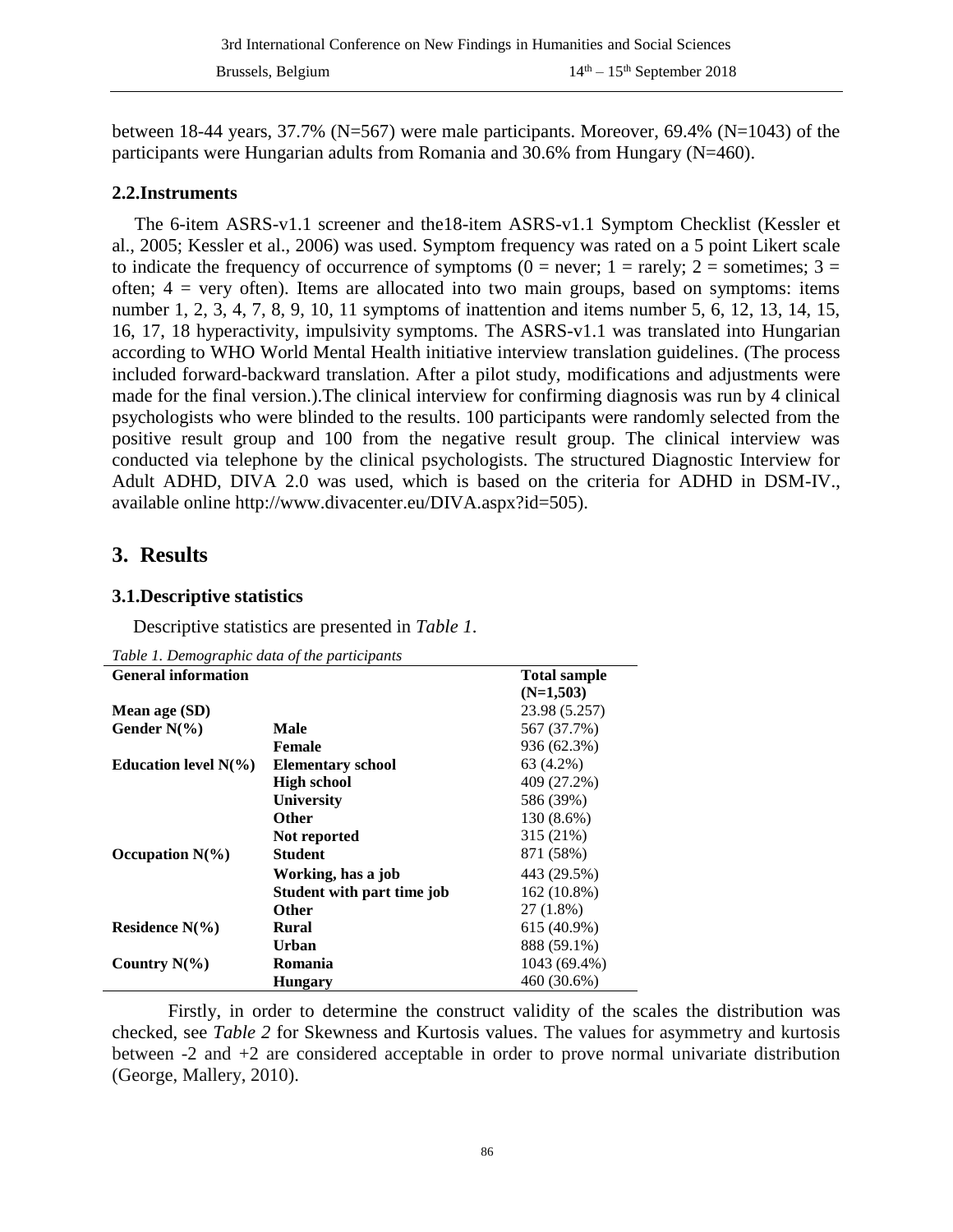#### **3.2.Reliability/Internal consistency**

The subscales of the 18-item ASRS-v1.1 Symptom Checklist exhibited good internal consistency indicated by acceptable Cronbach's alpha: inattention subscale  $\alpha$ =.84, hyperactivity subscale  $\alpha$ =.80, total  $\alpha$ =.88. Despite this, the psychometric properties of the ASRS-v1.1 screener were less adequate than the 18 item ASRS. This version had fair internal consistency: inattention subscale  $\alpha = .77$ , hyperactivity subscale  $\alpha = .54$ , total  $\alpha = .72$ .

#### **3.3.Construct Validity**

A **Confirmatory Factor Analysis (CFA)** was conducted using the SPSS AMOS package. A bifactorial model was tested (see *Figure 1* and *2*). The Maximum Likelihood procedure was used. A guidelines for interpreting the results of the model fit indices are the following: for the CFI-Comparative Index (Bentler, 1990) and the GFI-goodness-of-fit index (GFI), acceptable values are close to or greater than .90-.95; the RMSEA values- the root-meansquare error of approximation (Steiger, Lind, 1980) must be less than .08, indicating a good fit of the model, or lower than .05 excellent fit, and the values close to or equal to 0.08 indicate a reasonable match (Browne, Cudeck, 1989). According to the results of the current study, the 2 factor structure model are adequate, indicated by the model fit indices below (see *Table 2*).

*Table 2. Model Fit Indices*

|                                            | <i>Constructs</i>                          | $\Delta \chi^2$ | $\Delta df$ | $\boldsymbol{p}$ | <b>CFI</b> | <i>PCFI</i> | <i>TLI</i><br>rho2 | <b>RMSEA</b> |
|--------------------------------------------|--------------------------------------------|-----------------|-------------|------------------|------------|-------------|--------------------|--------------|
| ASRS-v1.1 Symptom<br>Checklist (Figure 1A) | 2 factor structure/ a<br>total of 18 items | 1237.079        | 134         | .000             | .861       | .754        | .842               | .074         |
| ASRS-v1.1 screener<br>(Figure 1B)          | 2 factor structure/ a<br>total of 6 items  | 39.053          | 8           | .000             | .983       | .524        | .968               | .051         |

Analyzing the model fit indices, the ASRS screener outperforms the 18 item symptom checklist, indicated by the excellent CFI and RMSEA values.

The Spearman's rho correlation value between the 6 item screener and the 18 item symptom checklist is high .916 – the value indicating a strong relation between the scores.

#### **3.4.Criterion validity**

The strength of association between the 6 item ASRS-v1.1 and the 18 item ASRS-v1.1 total score with a clinical diagnosis was assessed by calculating the area under curve (AUC) of the receiver operating characteristic (ROC) and to determine the proper sensitivity and specificity of the questionnaire for the best cut-off score.

The Area Under Curve for the ASRS 6 item was AUC=.99 (95% CI: .98-1.00), while for the 18 item ASRS-v1.1 was AUC=1.00. The cutoff scores used were as following for the ASRS 18 item: scores between 0-16 unlikely to have ADHD, scores 17-24 likely to have ADHD, above 24 highly likely to have ADHD, and for the ASRS 6 item: scores between 0-4 unlikely to have ADHD, scores 5-11 likely to have ADHD, above 12 highly likely to have ADHD. Based on these scores sensitivity for the 6 item ASRS-1.1 was 93% and 100% specificity (for scores above 12). In addition, sensitivity for the 18 item ASRS-1.1 was 100% and 99% specificity (for scores above 24).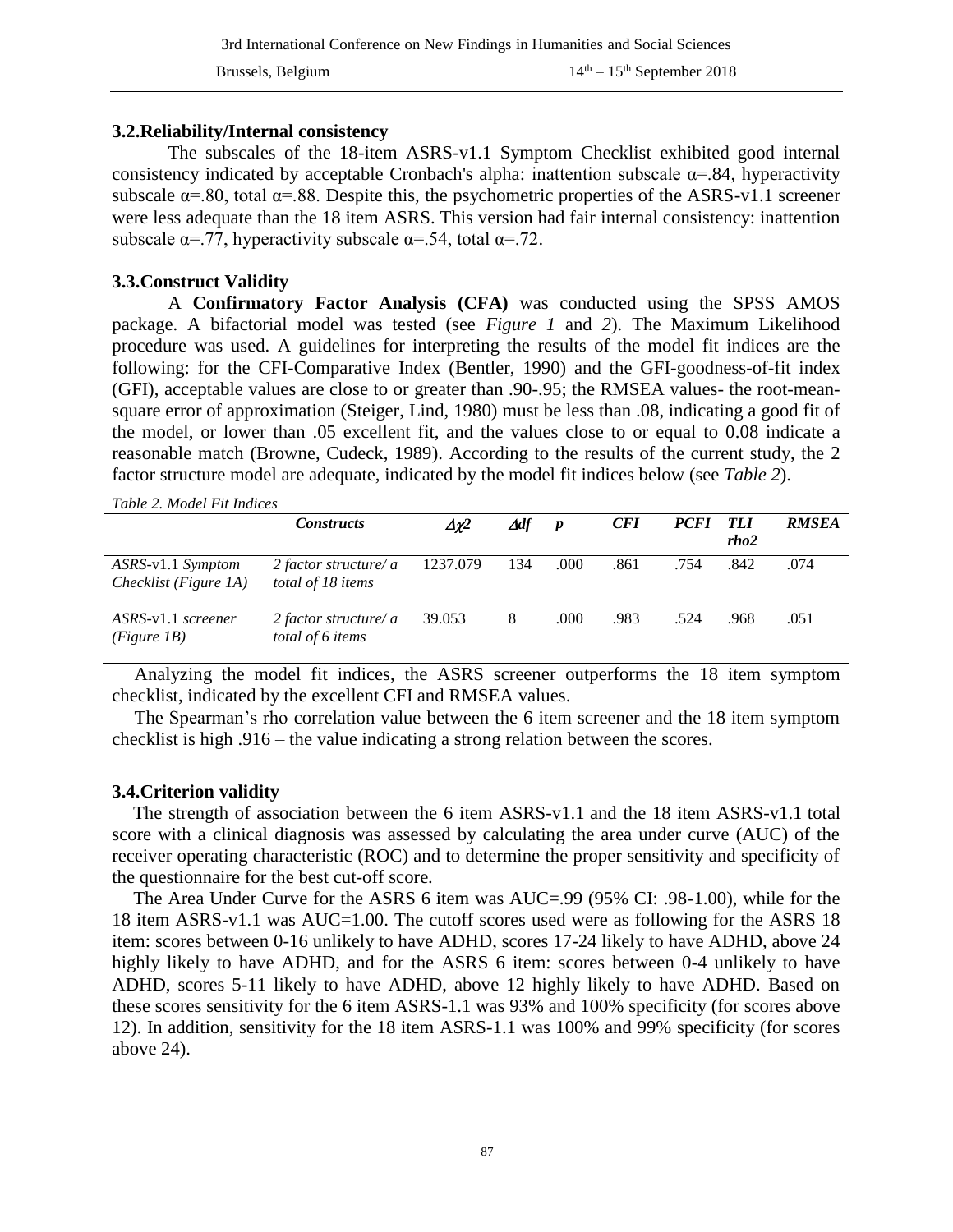Brussels, Belgium  $14<sup>th</sup> - 15<sup>th</sup>$  September 2018



*Figure 1A. Factor structure of ASRS-v1.1 Symptom Checklist- 18 items Figure 1B. Factor structure of ASRS-v1.1 screener - 6 items*

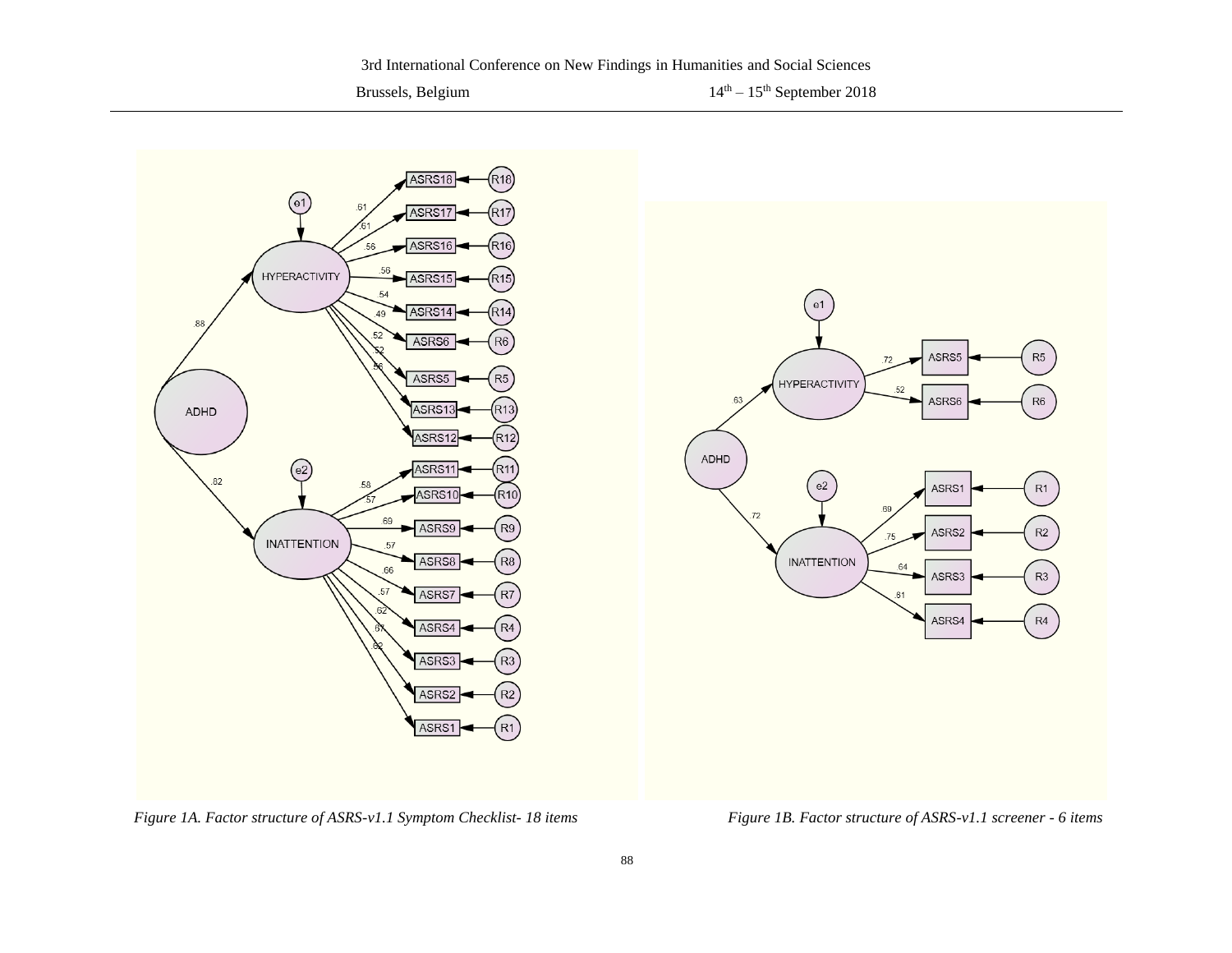#### **3.5.Prevalence of ADHD**

Chi square was used to assess the association between gender and ADHD symptoms, results were significant (see *Table 3*).

*Table 3. Prevalence of ADHD symptoms and gender association* **ASRS-v 1.1 Symptom Checklist (18-item)**

|                           |        |                 | unlikely to<br>have<br><b>ADHD</b> | likely<br>to have<br>HD | likely to<br>have<br>AD | likely to<br>have<br><b>ADHD</b><br>C | highly<br>likely<br>to have<br>AD | highly<br>likely<br>to have<br>HD | highly<br>likely to<br>have<br><b>ADHD</b><br>C | Total  |
|---------------------------|--------|-----------------|------------------------------------|-------------------------|-------------------------|---------------------------------------|-----------------------------------|-----------------------------------|-------------------------------------------------|--------|
| Gender                    | Male   | N               | 229                                | 83                      | 90                      | 111                                   | 10                                | 6                                 | 38                                              | 567    |
|                           |        | $%$ of<br>Total | 15.2%                              | 5.5%                    | 6.0%                    | 7.4%                                  | .7%                               | .4%                               | 2.5%                                            | 37.7%  |
|                           | Female | N               | 441                                | 137                     | 118                     | 186                                   | 13                                | 12                                | 29                                              | 936    |
|                           |        | $%$ of<br>Total | 29.3%                              | 9.1%                    | 7.9%                    | 12.4%                                 | .9%                               | .8%                               | 1.9%                                            | 62.3%  |
| Total                     |        | N               | 670                                | 220                     | 208                     | 297                                   | 23                                | 18                                | 67                                              | 1503   |
|                           |        | $%$ of<br>Total | 44.6%                              | 14.6%                   | 13.8%                   | 19.8%                                 | 1.5%                              | 1.2%                              | 4.5%                                            | 100.0% |
| <b>Pearson Chi square</b> |        |                 | $\chi$ 2(6)=17.08, p=.009          |                         |                         |                                       |                                   |                                   |                                                 |        |

**Cramer's V =.107, p=.009**

**ASRS-v1.1 screener (6-item)**

|                                 |        |                 | unlikely to<br>have<br><b>ADHD</b> | likely<br>to have<br><b>ADHD</b> | highly<br>likely to<br>have<br><b>ADHD</b> | Total  |  |  |
|---------------------------------|--------|-----------------|------------------------------------|----------------------------------|--------------------------------------------|--------|--|--|
| Gender                          | Male   | N               | 86                                 | 235                              | 246                                        | 567    |  |  |
|                                 |        | $%$ of<br>Total | 5.7%                               | 15.6%                            | 16.4%                                      | 37.7%  |  |  |
|                                 | Female | N               | 148                                | 473                              | 315                                        | 936    |  |  |
|                                 |        | $%$ of<br>Total | 9.8%                               | 31.5%                            | 21.0%                                      | 62.3%  |  |  |
| Total                           |        | N               | 234                                | 708                              | 561                                        | 1503   |  |  |
|                                 |        | $%$ of<br>Total | 15.6%                              | 47.1%                            | 37.3%                                      | 100.0% |  |  |
| Pearson Chi square              |        |                 | $\chi$ 2(6)=15.246, p=.000         |                                  |                                            |        |  |  |
| <b>Cramer's V</b> = 101, p= 000 |        |                 |                                    |                                  |                                            |        |  |  |

*Note. HD=hyperactivity disorder, AD=attention disorder*

Based on the ASRS-v1.1 18 item symptom checklist, 1.5% of the participants  $(N=23)$ reported attention problems (allocated to the *highly likely to have attention disorder* group), and 1.2% of the assessed population reported hyperactivity symptoms (allocated to the *highly likely to have hyperactivity disorder* group), mostly female (0.8%). In addition, 4.5% were allocated to the *highly likely to have ADHD Combined type* group (N=67), mostly male  $(2.5\%)$ .

Based on ASRS-v1.1 6 item screener the unweighted prevalence of the ADHD symptoms (allocated to the *highly likely to have ADHD* group) was 37.3% (N=561).

The Cramer's V coefficient provides a measure of the strength of the association between the variables, the effect size is 0.1, indicating a small effect size.

See *Figure 2A* and 2B for visual graphic of the unweighted prevalence regarding gender distribution.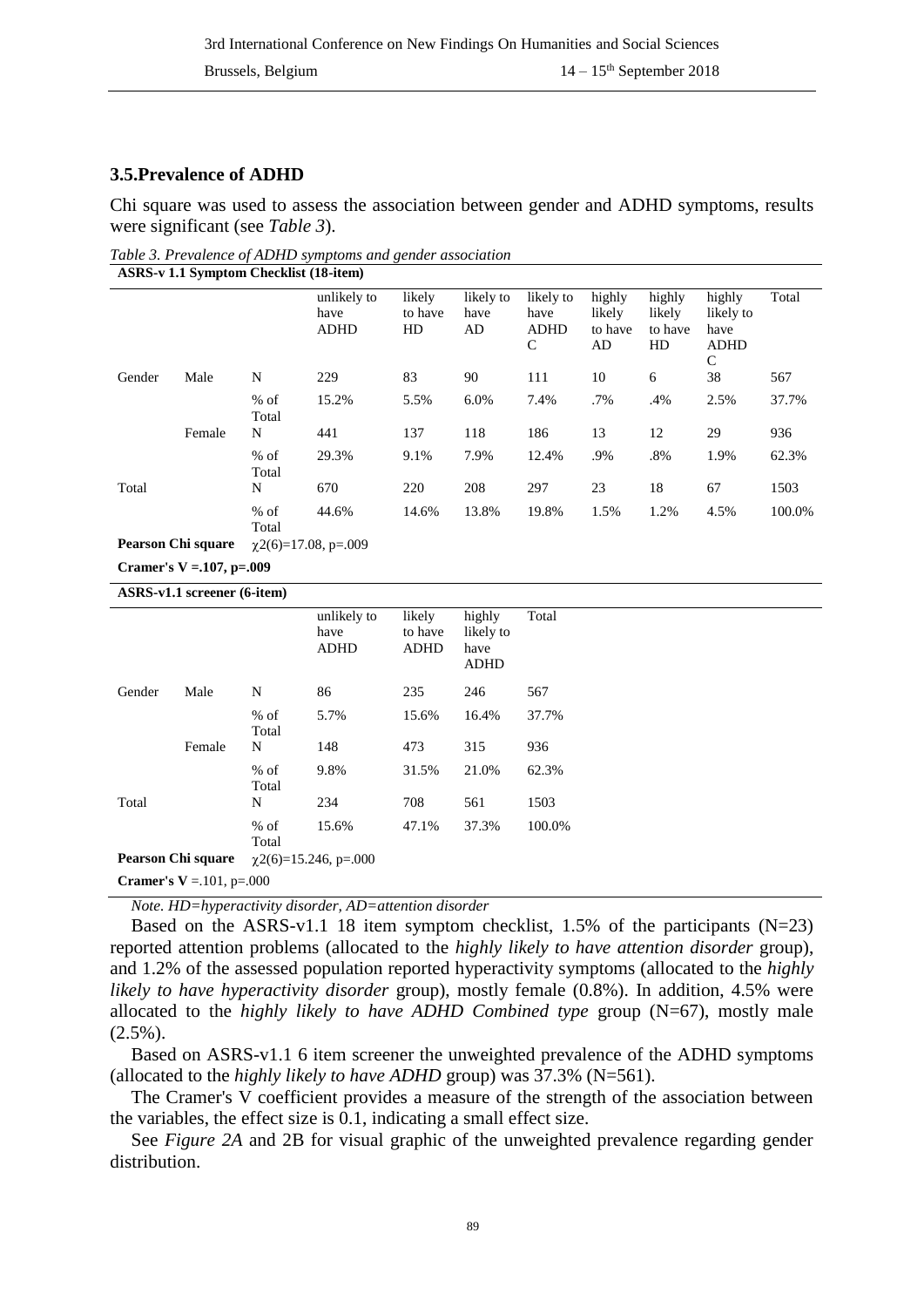

*Figure 2A. The ASRS-v1.1 symptom checklist(18 item)*



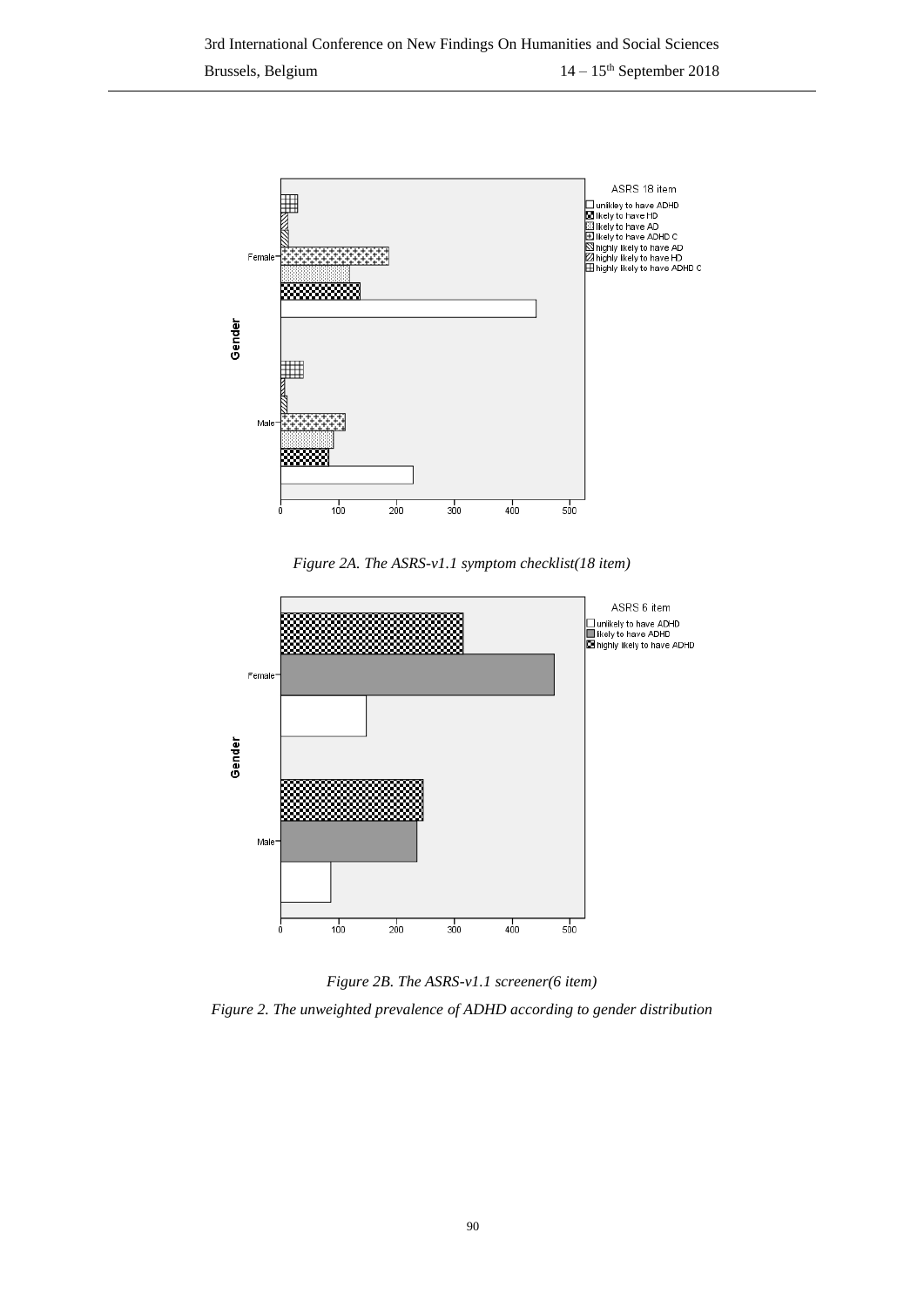## **4. Discussion**

The first aim of the present study was to investigate the utility and psychometric properties of the Adult ADHD Self-Report Scale (ASRS-v1.1) in a Hungarian sample, with participants from Romania and from Hungary.

Previous studies reported mixed results regarding the ASRS-v1.1 symptom checklist (18 item) compared to the ASRS-v1.1 screener (6 item). According to the results of Kessler et al. (2005) the unweighted 6 item ASRS-v1.1 screener outperformed the unweighted 18 item symptom checklist in sensitivity (68,7% v. 56,3%), specificity (99,5% v. 98,3%), total classification accuracy (97,9% v. 96,2%). Results of Kiatrungrit et al. (2017) based on Thai version of the ASRS-v1.1, the Area Under Curve for 6 item was AUC=.80 (95% CI: .68-.92), while for the 18 item was AUC=.71(95% CI: .55-.86). These results confirmed Kessler et al (2005) results.

The current study's results are not consistent with previous studies. The Area Under Curve for the 6 item was AUC=.99 (95% CI: .98-1.00), while for the 18 item was AUC=1.00. Sensitivity for the 6 item ASRS-v1.1 was 93% and 100% specificity (for scores above 12). In addition, sensitivity for the 18 item ASRS-v1.1 was 100% and 99% specificity (for scores above 24).

However, in general, good test-retest reliability and internal consistency of the translated versions of the ASRS-v1.1 were reported. Psychometric properties of the Korean version of the ASRS-v.1.1 were good (Kim et al., 2013): the instrument had good internal consistency (indicated by high Cronbach alpha value  $\alpha$ =.885) and test-retest reliability ( $\alpha$ =.878).

In addition, a subsequent exploratory factor analysis indicated that a two factor solution provided the best fit. Furthermore, the Chinese version of the ASRS-v1.1 (Yeh et al., 2008) showed good concordance (ICC=.80 v. .85) and internal consistency (Cronbach alpha  $\alpha$ =.83 v. .91) and moderate to high correlations (Pearson's correlations = .37 v. .66) between ASRSv1.1 subscales and the WURS. In addition, Kiatrungrit et al. (2017) reported also good psychometric properties of the Thai version of the 18 item ASRS-v1.1. Results showed good internal consistency (indicated by high Cronbach alpha value  $\alpha$ =.92, respectively  $\alpha$ =.87 for inattentive scale,  $\alpha$ =.84 for hyperactive/impulsive scale). Moreover, Stanton et al. (2018) examined the factor structure of the adult ASRS-v1.1. Results indicated that the ASRS's items define a bifactor structure with specific dimensions of inattentiveness, motor hyperactivity/impulsivity and verbal hyperactivity/impulsivity.

According to the results of the current study, the subscales of the 18-item ASRS-v1.1 Symptom Checklist exhibited good internal consistency indicated by acceptable Cronbach's alpha: inattention subscale  $\alpha$ =.84, hyperactivity subscale  $\alpha$ =.80, total  $\alpha$ =.88. Despite this, the psychometric properties of the ASRS-v1.1 screener were less adequate than the 18 item ASRS. This version had fair internal consistency: inattention subscale  $\alpha$ =.77, hyperactivity subscale  $\alpha$ =.54, total  $\alpha$ =.72. Internal consistency values are close to results of several previous studies (Kim et al., 2013, Yeh et al., 2008, Kiatrungrit et al., 2017). In addition, results of previous studies (Stanton et al., 2018) regarding factor structure were also confirmed, the 2 factor structure model was adequate. The model fit indices in the current study were higher for the ASRS-v1.1 screener (6 item).

The secondary aim of the current study was to assess prevalence of adult ADHD in Hungarian adults from Romania and from Hungary. The current study's results show 1.5% unweighted prevalence of *attention disorder* based on the 18 item ASRS-v1.1 symptom checklist. In addition, the prevalence of *hyperactivity disorder* was 1.2%, reported mostly by female participants (0.8%). Moreover, the prevalence of *ADHD Combined type* was 4.5%, mostly male (2.5%). A total prevalence of 7.2% of Hungarian adults with ADHD (all type).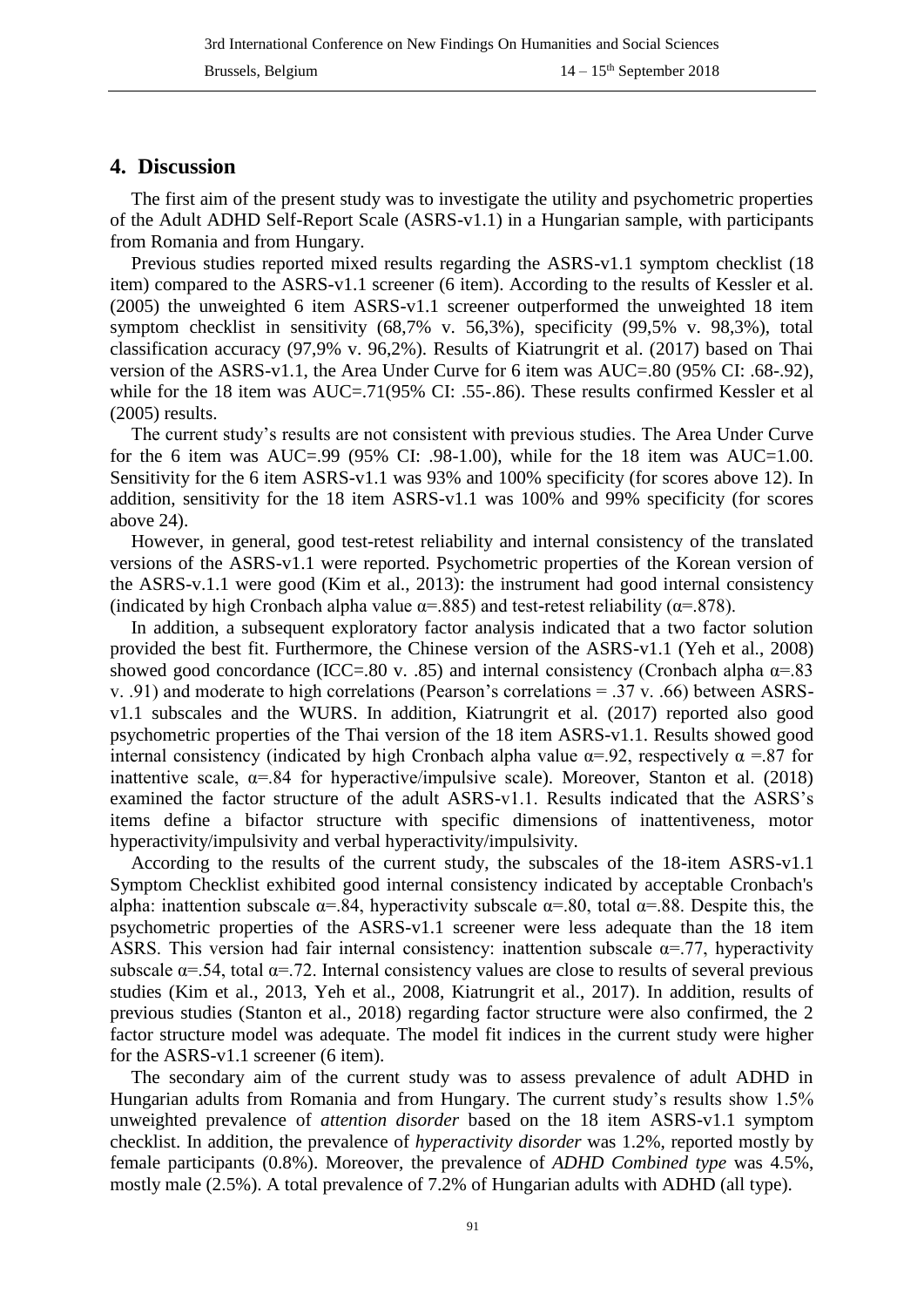Based on the 6 item ASRS-v1.1 screener the unweighted prevalence of the ADHD symptoms was 37.3% (N=561), allocated to the *highly likely to have ADHD* group.

Previous studies reported similar results. The prevalence of ADHD for adults from Hungary based on DSM-IV and DSM-5 criteria varied from 5.4% (CI 95%: 2.4–8.3) to 7.6% (CI 95%: 4.1–11.1), slightly higher for DSM-5 (van de Glind et al., 2014). Bitter et al. (2017) reported prevalence of 1.3 to 4.6% (threshold–subthreshold) of adult ADHD in Hungary. Crude prevalence estimates adjusted for the specificity and sensitivity data of the screener were 1.35% in the *'DSM-IV'* group.

Multiply imputed prevalence estimates of DSM-IV/CIDI of adult ADHD in Romania was 0.6%, based on 940 adults in the total sample (Fayyad et al., 2017).

In conclusion, the current study's results suggest that the 18 item ASRS-v1.1 Hungarian version is a good symptom checklist for the assessment of adult ADHD, indicated by the good psychometric properties of the scale. In addition, the ASRS-v1.1 screener can be considered a fair screening tool for identifying symptoms of ADHD among normal population.

## **References**

- [1] Adler, L.A., Spencer, T., Faraone, S.V., Kessler, R.C., Howes, M.J., Biederman, J., et al. (2006). Validity of pilot Adult ADHD Self-Report Scale (ASRS) to Rate Adult ADHD symptoms. *Annals of Clinical Psychiatry*; 18:145–148.
- [2] American Psychiatric Association APA (2000). *Diagnostic and statistical manual of mental disorders (4th ed.).* Washington, DC, 85-93.
- [3] Bentler, P.M. (1990). Comparative fit indexes in structural models. *Psychological Bulletin*, 107: 238–246.
- [4] Bitter I., Simon V., Bálint S., Mészáros A., Czobor P.(2010). How do different diagnostic criteria, age and gender affect the prevalence of attention deficit hyperactivity disorder in adults? An epidemiological study in a Hungarian community sample. *European Achieves of Psychiatry and Clinical Neuroscience*, 260(4):287-96. http://doi.org/10.1007/s00406- 009-0076-3.
- [5] Browne, M.W., Cudeck, R. (1989). Single sample cross-validation indices for covariance structures. *Multivariate Behavioral Research*; 24:445–455.
- [6] Carlucci, S., Ivanova, I., Bissada, H., Tasca, G.A. (2017). Validity and reliability of the attention deficit hyperactivity disorder self-report scale (ASRS-v1.1) in a clinical sample with eating disorders. *Eating Behaviors,* 26:148-154. http://doi.org/10.1016/j.eatbeh.2017.03.010.
- [7] Daigre Blanco, C., Ramos-Quiroga, J.A., Valero, S., Bosch, R., Roncero, C., Gonzalvo, B., et al. (2009). Adult ADHD Self-Report Scale (ASRS-v1.1) symptom checklist in patients with substance use disorders. *Actas Esp Psiquiatry*, 37: 299-305.
- [8] Das, D., Cherbuin, N., Butterworth, P., Anstey, K.J., Easteal, S. (2012). A populationbased study of attention deficit/hyperactivity disorder symptoms and associated impairment in middle-aged adults. *PLoS One*, 7:e31500.
- [9] de Zwaan, M., Gruss, B., Muller, A., Graap, H., Martin, A., Glaesmer, H., et al. (2012). The estimated prevalence and correlates of adult ADHD in a German community sample. *European Achieves of Psychiatry and Clinical Neuroscience*, 262: 79–86.
- [10] Faraone, S.V., Antshel, K.M. (2008). Diagnosing and treating attentiondeficit/hyperactivity disorder in adults. *World Psychiatry*, 7:131–136. http://doi.org/10.1002/j.2051-5545.2008.tb00179.x
- [11] Faraone, S.V., Sergeant, J., Gillberg, C., Biederman, J. (2003). The worldwide prevalence of ADHD: is it an American condition? *World Psychiatry*, 2: 104-113.